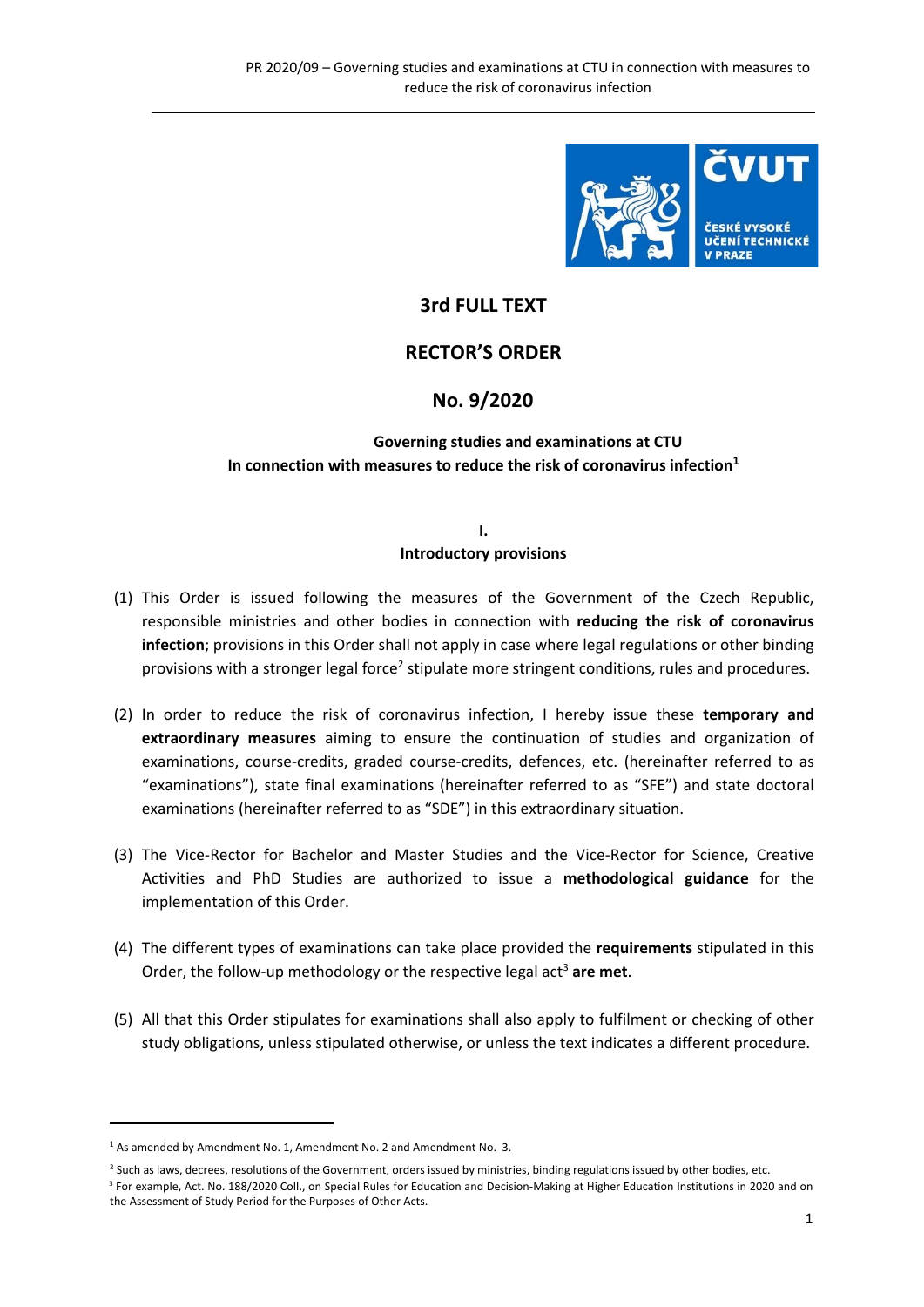#### **II. Organization of examinations at CTU**

- (1) Examinations can take one of the following forms:
	- a) **Distance** form i.e. without the student taking the examination (or a group of students taking the examination) being physically present in the room together with the examiner, or with all examiners in the case of examination committees, while the physical presence is substituted with the use of electronic means of distance communication. Participants can establish connection for example from home, etc.
	- b) **Semi-distance** form i.e. in case the examination is supposed to take place before an examination committee of which not all members are physically present in the room with the student taking the examination (or a group of students taking the examination), while their physical presence is substituted with the use of electronic means of distance communication. Participants can establish connection for example from home, etc.
	- c) **In‐person** form i.e. the student taking the examination (or a group of students taking the examination) is physically present in a room together with the examiners, or with all examiners in the case of examination committees; electronic means of distance communication are not used.

Note: All that this Order stipulates for distance form of examination shall also apply to semidistance form of examination, unless stipulated otherwise, or unless the text indicates a different procedure.

- (2) The **use of a particular form** of examination will be decided by the guarantor of the subject in the case of a subject examination (this information must be available on the date the examination date is published in IS KOS<sup>4</sup> at the latest), by the guarantor of the programme following an agreement with the head of institute/department in the case of SFE, or by the dean in the case of the doctoral theses defence, state doctoral examination.
- (3) The determined type of completion of a subject (course‐credit, graded course‐credit, examination, etc.) must not be changed, regardless of the selected form of examination (inperson, distance, semi‐distance).
- (4) Regardless of which form of examination is selected, a **comparable** level of demandingness must be ensured and the predetermined form must be maintained (written form – a test, or oral, etc.).
- (5) The student must come to the examination **at the set time (or shortly before)** in order to minimize the risk of infection spread.

<sup>4</sup> Electronic study information system of CTU – studies component.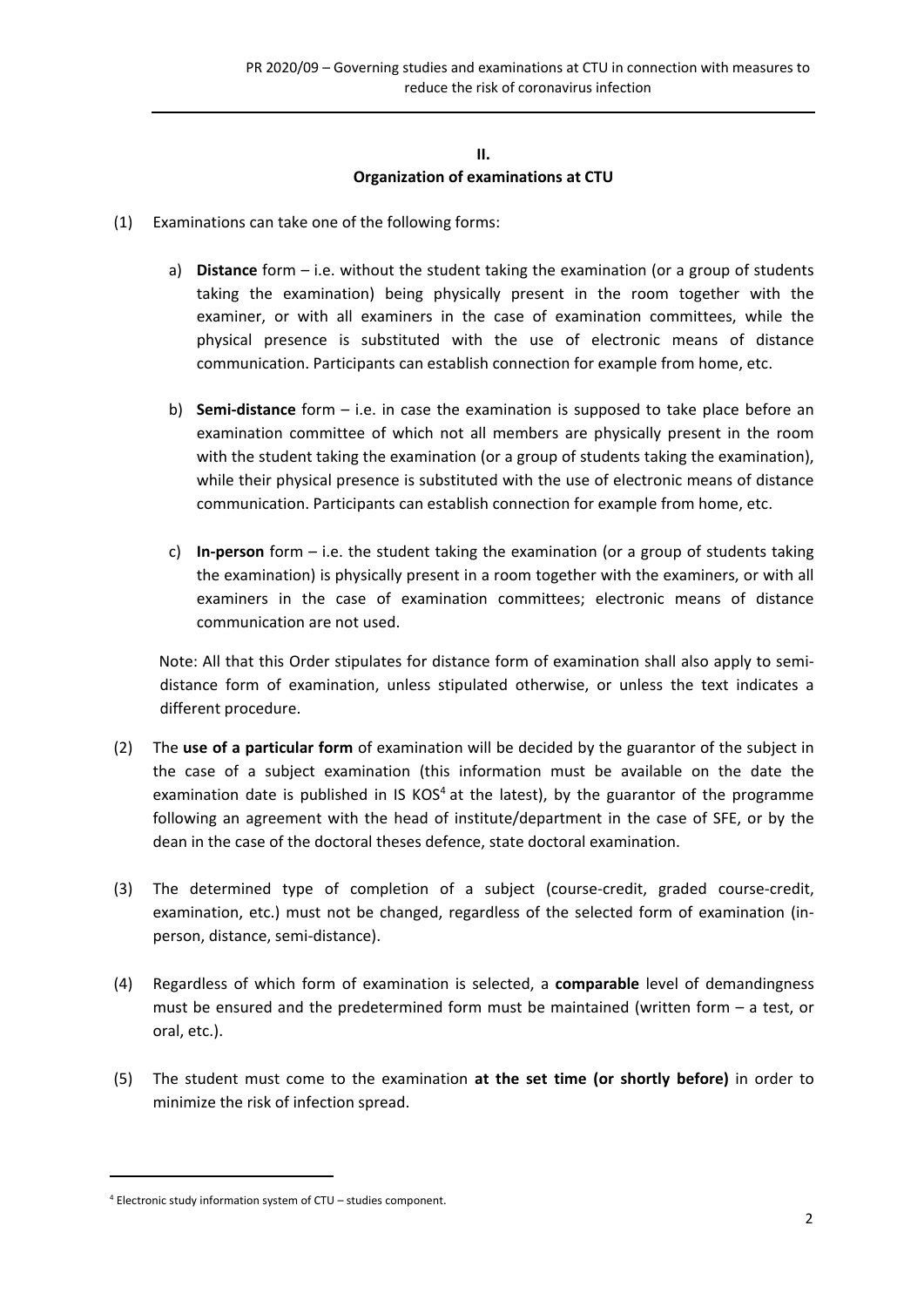- (6) A CTU employee responsible for the organization of the given type of examination, or a person responsible for the organization of consultations or in‐person instruction, shall make sure **a list of persons** that participated in the given type of examination, consultation or instruction as a group is made; the list shall be kept for 60 days after the end of the state of emergency for the purposes of tracing the infection, shall it be necessary.
- (7) The date of SFE must be published on the CTU website<sup>5</sup> at least 15 days before the day it is to take place.
- (8) In case **SFE, SDE or the doctoral thesis defence** do not take place in‐person, the committee's **secretary** must be present in the room where the examination takes place who will ensure that the examination complies with the Study and Examination Rules for CTU students, including printing out a protocol and its signing by the student; this is without prejudice to the secretary's potential obligation to be present pursuant to other laws or internal regulations. The student will be told the final result of the examination **immediately after the examination**.
- (9) If it is required of the student to present a signed statutory declaration "on non‐infectious status", the template in accordance with **Annex No. 1** to this Order shall be used.
- (10) In case the distance from of examination is selected, this fact must be mentioned **in the note to the IS KOS form** when the date of the examination is published. Students must provably be given information and requirements for distance examinations.
- (11) By registering for a subject examination in IS KOS, or by registering for SFE, SDE, doctoral thesis defence or any other type of examination, the student also expresses their **consent with the given form of organization of the examination**.
- (12) By registering for a distance or semi‐distance examination, the student at the same time confirms that they have working equipment available, namely the following:
	- a) **a device with the necessary SW** for a distance examination (this must be a free SW, or software licensed at CTU, depending of the specification of the examination requirements),
	- b) **a web camera,**
	- c) **a microphone,**
	- d) **speakers/headphones,**
	- e) **data connection** that is sufficient for an audio‐video call,
	- f) **enough data** for the transmission,

<sup>5</sup> Section 5, Para 5 of Act No. 188/2020 Coll.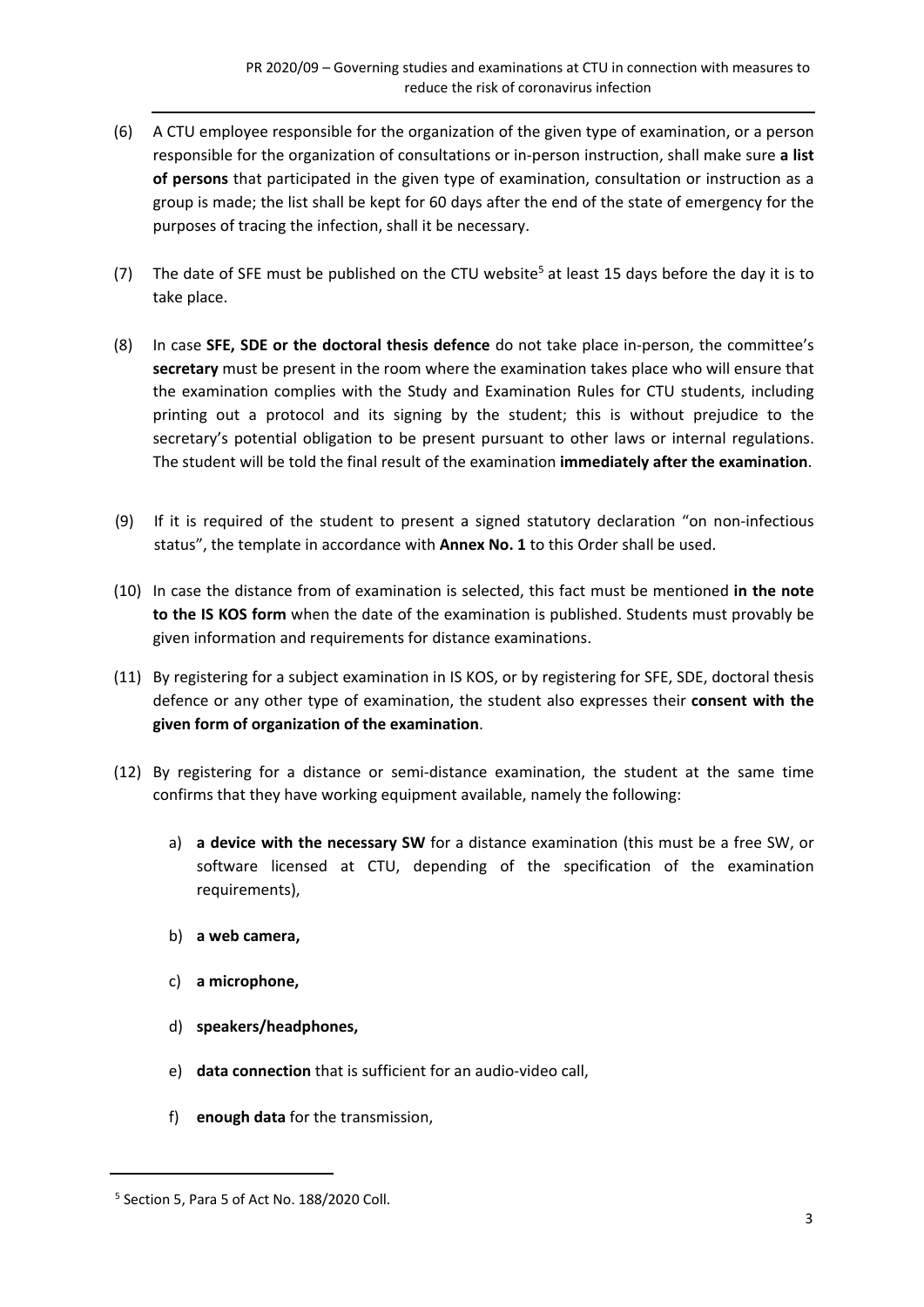- g) possibly also **other** commonly available equipment necessary for the given type of examination (**e.g., a digital camera**),
- h) **telephone** connection (in case of internet disruption).
- (13) Students must be informed about a possible audio or audio‐video recording (hereinafter referred to as a "recording") of the examination. The recordings shall be stored for the following period of time:
	- a) In the case of subject examinations (or checks on fulfilment of other study obligations), the recording is stored for 10 days after the end of the period when the student may raise an objection<sup>6</sup> against the result of the examination entered in the CTU information system; if the student raises an objection, the recording is stored until the objection is settled;
	- b) In the case of SFE, SDE and doctoral thesis defence, the recording is stored for 5 years.
- (14) In the case of distance or semi‐distance examinations, CTU will provide support for the following platforms: **MS Teams**  and **Moodle**. If teachers want to use other platforms, these must be approved by the dean, and the faculty will provide the necessary support.
- (15) In case the student cannot take the examination in the given form, they will send a request to the dean through the Study Department, or in the case of SDE and dissertation thesis defence through the Department of Science and Research.
- (16) Shall the **functionality of some components fail**  (e.g., internet disruptions) during an examination that uses electronic means of distance communication, the examiner (or the chair of the examination committee) shall decide about what shall be done, or possibly also whether the examination shall be repeated, having in mind fair conditions for all students and, last but not least, making sure that there were no attempts to cheat on the part of the student.
- (17) In the case of internet disruptions, the student shall immediately **contact by phone**  the examiner (or the chair of the examination committee), to whom they shall explain the cause of the problem, and the examiner shall decide about what shall be done; for this purpose, the student will be given a telephone number at the start of the examination at the latest.
- (18) At the start of a distance examination, the **student's identity must be verified**.
- (19) If it is established that the **student was cheating** during the examination, such conduct is an aggravating circumstance which can lead eventually to the **student's expulsion from studies**.

<sup>&</sup>lt;sup>6</sup> For instance pursuant to Articles 8 and 9 of the Study and Examination Rules.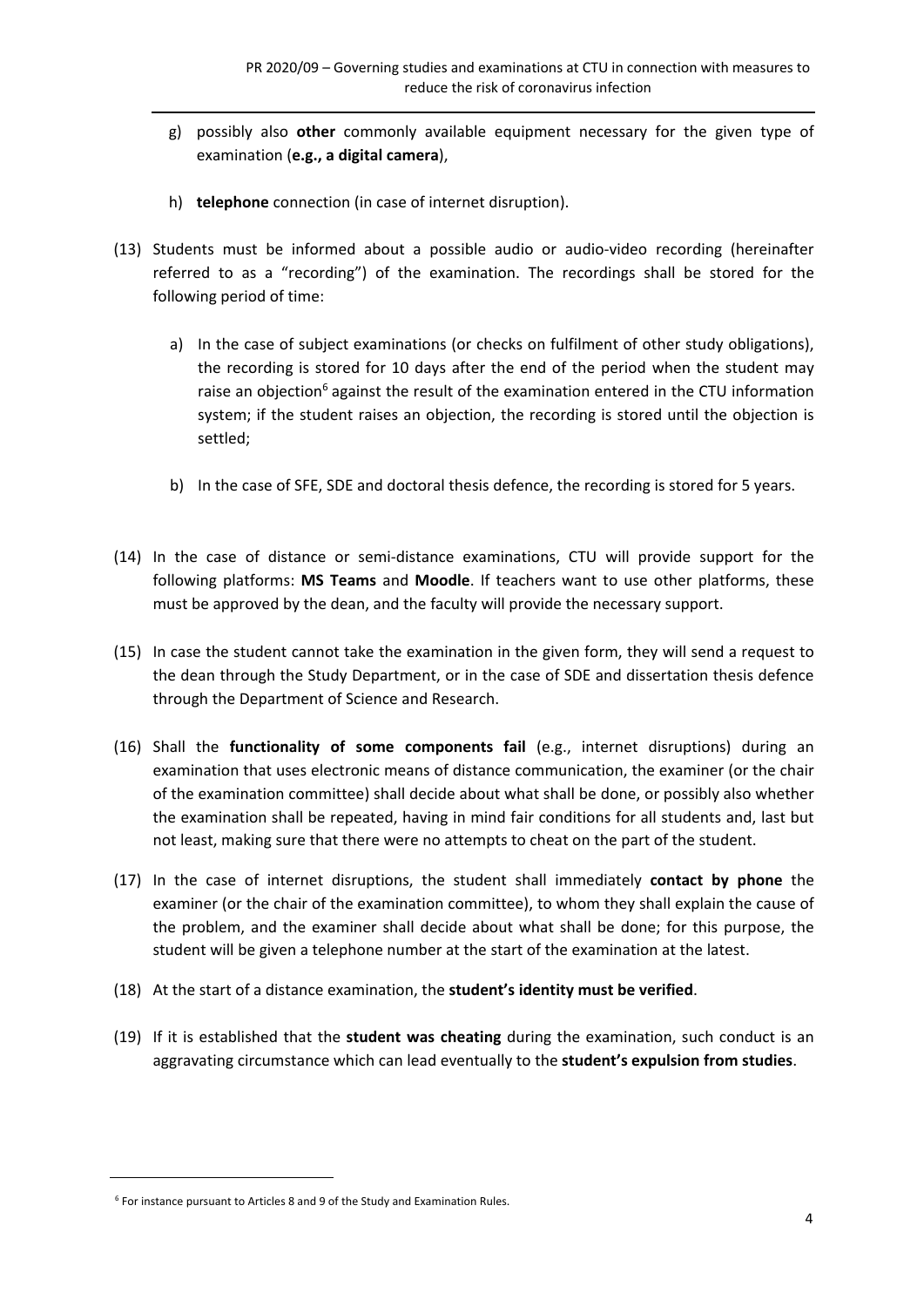- (20) The fact that the examination takes place in distance form is without prejudice to the requirement on **dressing appropriately**; in case the student does not comply with this requirement, the examiner may terminate the examination.
- (21) In the case of a group examination, the **examiner** shall enter the results in IS KOS. In case the student does not agree with the grade, they must inform the examiner about this fact within 24 hours after the grade was entered in IS KOS. In the case of an individual examination, the examiner shall inform the student about the result and shall prompt the student to confirm that they agree with the result.
- (22) In case where legal regulations generally allow the presence of the public in certain parts of the examination (either during the course of the examination or when the results of the examination are announced, etc.) and the examination takes place in the distance form, the **physical presence of the public is not possible**; this participation of the public, or the public control is replaced by a recording of the course of the examination, which will be archived for 5 years at an authorized department of the relevant constituent part (faculty/university institute).

#### **III. Final provisions**

- (1) The procedure in accordance with this Order shall apply also in case where the Rector's Order on reducing the risk of coronavirus infection, as amended<sup>7</sup>, stipulates otherwise.
- (2) This Order enters into force on 28 April 2020.

### doc. RNDr. Vojtěch Petráček, CSc., m. m. Rector

#### \*\*\*

The changes implemented by Amendment No. 1 enter into force on 11 May 2020.

The changes implemented by Amendment No. 2 enter into force on 18 May 2020.

The changes implemented by Amendment No. 3 enter into force on 9 December 2020.

<sup>7</sup> PR 21/2020.